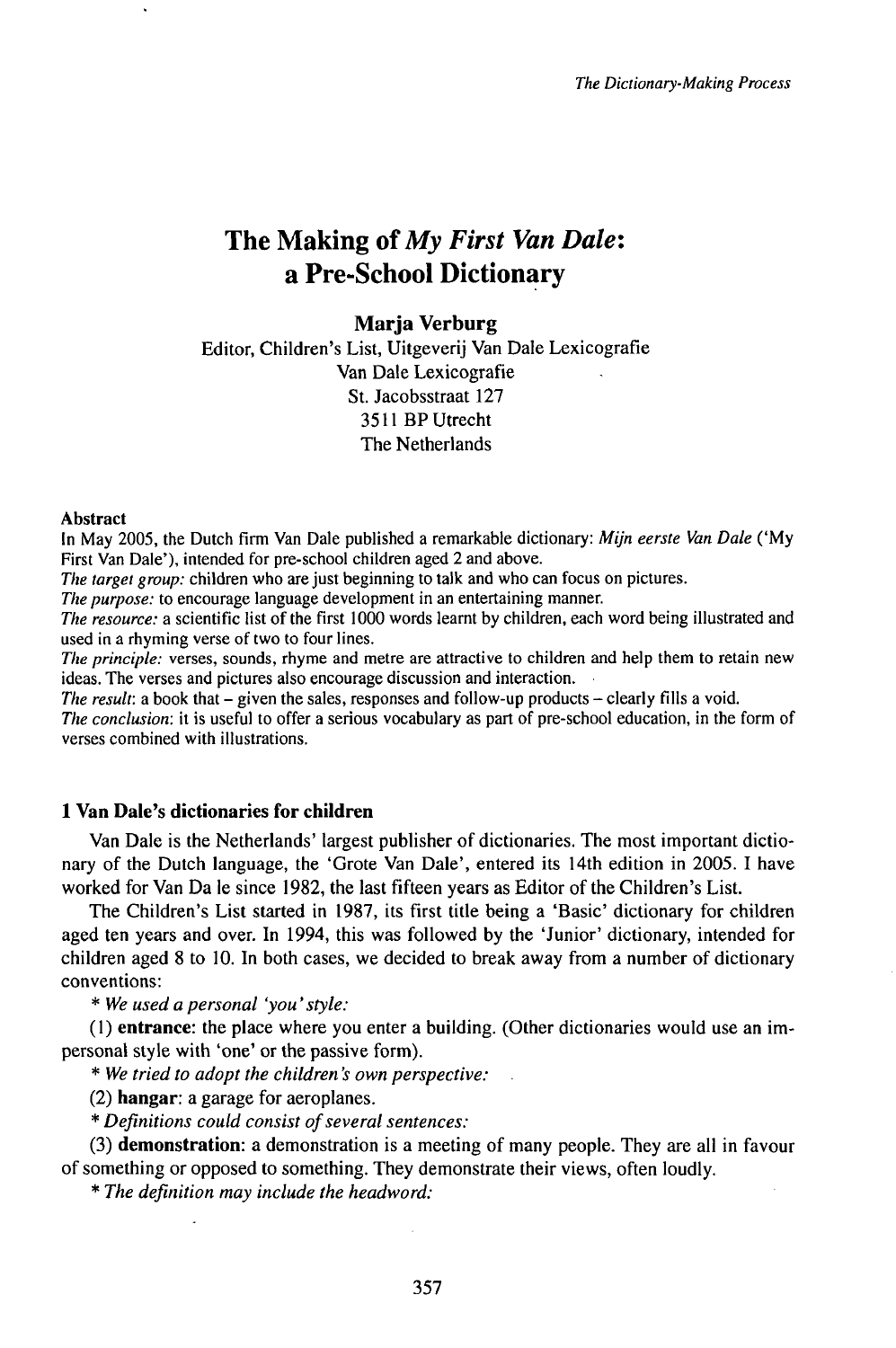*•* (4) **porous:** porous materials have many tiny holes. Water or air can enter those holes. Bricks are porous.

In 2001, we published a Dictionary of Phrases and Sayings, intended for the 10-14 age group. This seemed to complete the Children's List. After all, most children younger than six or seven can hardly read, let alone look up words arranged in alphabetical order.

## **2 A dictionary for pre-school children?**

Recent decades have seen increasing emphasis on the pre-school years as an important phase in language and vocabulary development. If children learn poor Dutch at this age, they may find it extremely difficult to catch up later on. The problem has perhaps become more widespread following the arrival of a large immigrant population in the Netherlands and Belgium. Various programmes designed to help children build their vocabulary have been developed, and indeed are still being developed. It was in this context that we first decided to explore the possibilities of a dictionary for very young children.

#### **3 The orientation phase**

In an orientation phase, we investigated the existing range of lexical books for very young children. We found that almost all relied heavily on pictures, had little actual text, very few headwords (all of which were selected at random) and were structured according to theme rather than alphabetical order.

We contacted a researcher who had compiled a list of the first one thousand words learnt by Dutch children (Schlichting & De Koning, 1998). This list has a sound scientific basis, being compiled from recordings of spontaneous speech by four-year-olds, and a vocabulary list from which teachers of children in the first two years of primary school were asked to identify those words which their pupils ought to know. The one thousand words should therefore form the active vocabulary of a four-year-old child starting school, being those required to function effectively in this environment. The list includes all word classes and parts of speech, including function words. We decided to use this list as our starting point.

We wanted to go beyond merely presenting words and pictures. The 'feel' for language must form an important aspect of our dictionary. Quite independently, Liesbeth Schlichting (the researcher) and I arrived at the idea of enhancing the 'definitions' with short rhyming verses. After all, we know that young children are particularly sensitive to sounds, rhyme, metre and repetition, all of which provide a sense of security and familiarity. We therefore set about writing some trial verses.

Having recruited an established children's writer, Betty Sluyzer, we had assembled our editorial team. Betty would provide the creative input. As the lexicographer, I would provide structure and taxonomy, while our educationalist Liesbeth Schlichting would ensure an appropriate level of vocabulary. We also called upon the services of a renowned children's illustrator, Paula Gerritsen, since the visual aspect of the finished product would be extremely important.

#### **4 Principles and method**

During my career as a lexicographer, I have come to recognize a number of important principles which will contribute to the success of any new product: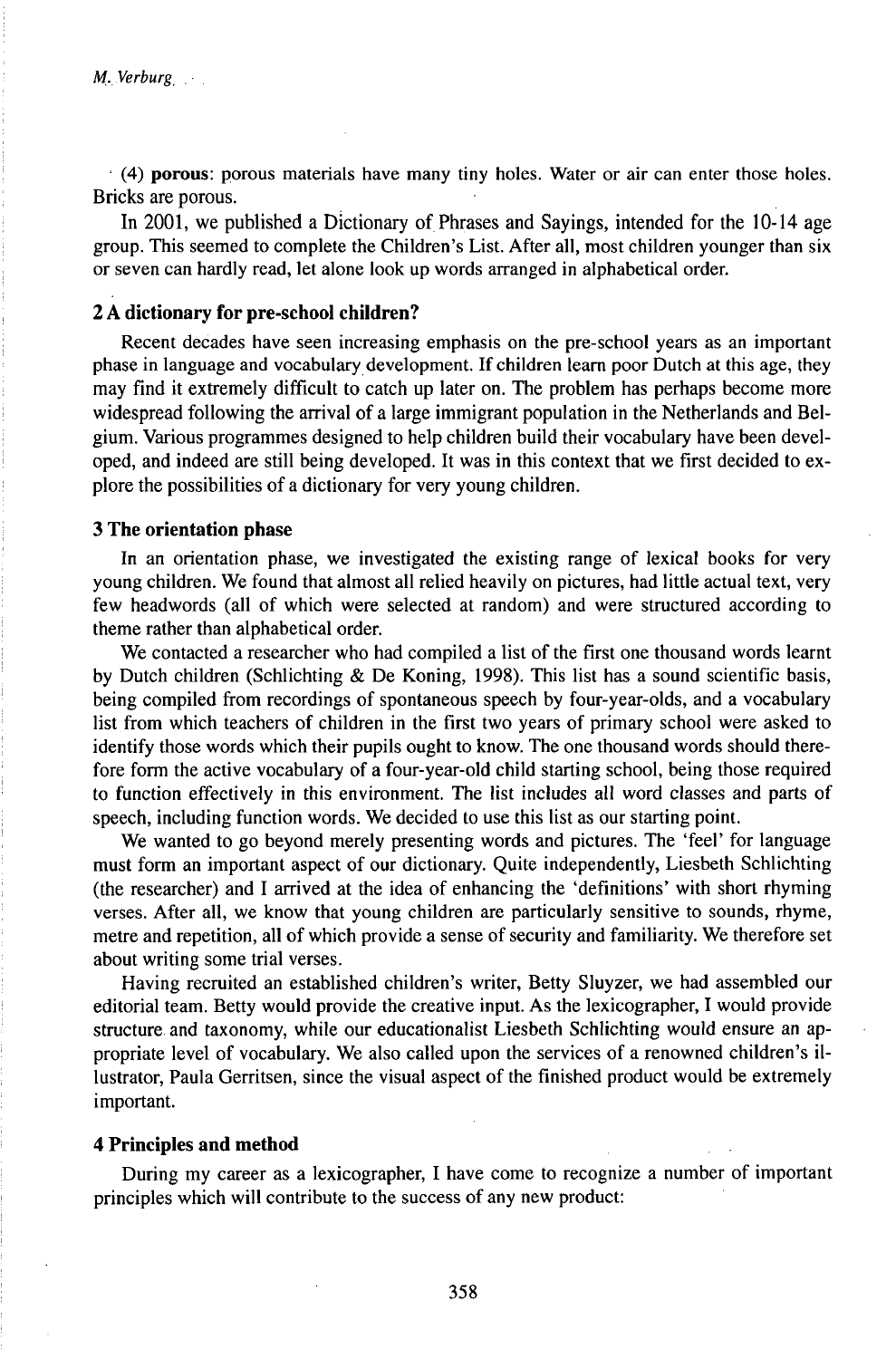(a) **Formulate the purpose of the book and its target group concisely.** Users from other target groups will come forward at a later date.

(b) **Formulate detailed instructions for the authors.** Ensure that you can account for what you are doing and why you are doing it. As the project progresses, it may be possible to relax the rules slightly.

(c) **Conduct market research to determine whether you are on the right track.** This will involve testing the proposed approach by means of a well-designed questionnaire presented to members of the target group.

## **sub (a): Purpose and target group**

In this case, the target group was the 2 to 3 year age group and the purpose was to develop vocabulary in an interesting and entertaining manner. The means would be verses, to be read to the child by a parent or other older person, supported by illustrations.

## **sub (b): Detailed instructions**

The instructions to the authors included a.o.:

• *The headword must appear in the verse*

**Small:**

An elephant is big.

A mouse is small.

Is there anything smaller

than a mouse at all?

• *Adopt the perspective ofa pre-school child:*

**(The) ring:**

We run, we jump,

we laugh, we sing.

With our friends

we form a ring.

• *The verses should, in principle, be written using only the one thousand words on the list.* This was a major restriction, particularly with regard to rhyming. The object of this instruction was to keep the book simple and basic.

• *The verse must provide some information about the headword*

The prototypical characteristics of the headword should be included in the verse, e.g. for **boat:** sailing, water; for **money:** pay, buy; for **listen:** ear, hear, etc. I like to use the term, 'poetic definition'.

• *Write descriptively so that the artist immediately has something on which to base her ideas.*

• *Encourage interaction and questions. This will keep children interested.*

• *No verse must have more thanfour lines, with no more thanforty characters per line.*

• *Avoid compound sentences.*

 $\bullet$  *Avoid* function words wherever possible: they make the content vague and difficult to un*derstand.*

These instructions were intended as general guidelines; they were not set in stone. They helped us during our discussions,

sub (c): Market research

The market research involved a focus group of twenty parents and their pre-school chil-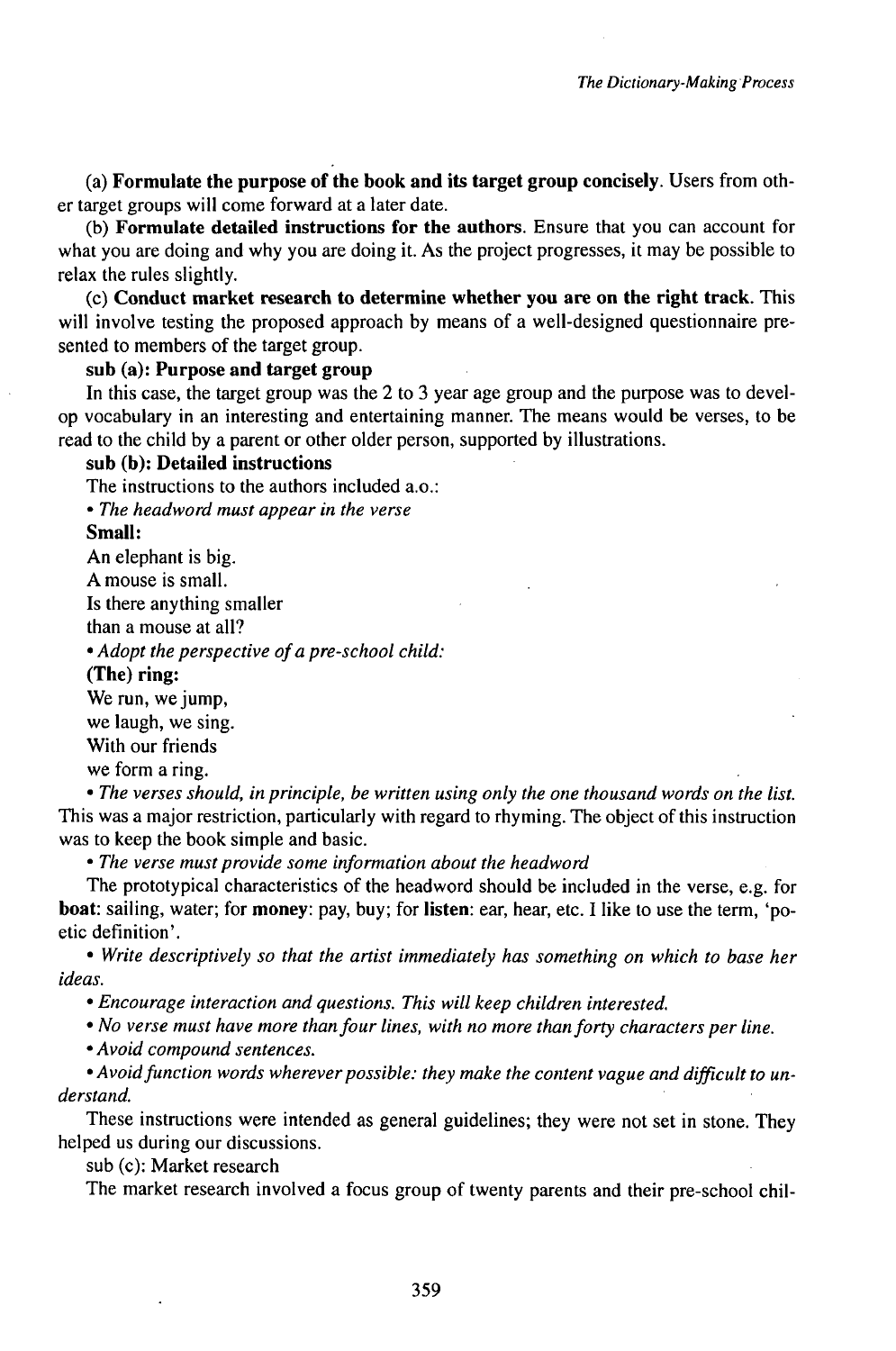dren. Having shown them some initial proofs, we asked respondents to complete a questionnaire. We also held a meeting with the parents to exchange experiences. This process resulted in some modifications. In addition, we visited a number of children's bookshops and playgroups to seek answers from these other perspectives. During the editorial process, we continued to consult parents and playschool teachers, asking them to read and comment on the verses produced thus far. Most responses were positive: children would repeat the rhymes or learn them to the extent that they could supply the last line, while the pictures encouraged conversation and interaction.

One example of the feedback from parents was that the verse and the picture must correspond exactly. For example, the first version of the **'buggy'** (pushchair) verse states that the occupant is holding a teddy bear. However, the bear did not appear in the picture, leading to immediate protests from the children.

An important question during the market research was whether we should arrange the verses by theme or in alphabetical order of headword. This being a 'dictionary', we immediately thought of the alphabetical arrangement. However, most other books for this target group favour the thematic approach (cf. the books of Richard Scarry). One disadvantage of the thematic approach is that some words will fall within more than one theme, while others will not fall within any theme. A practical objection was that some themes would take up more pages than others. In consultation with the parents, we eventually decided on an alphabetical arrangement, with a thematic index at the back of the book.

Experience and intuition proved important mainstays of this project. Today's dictionary compilers often have no time for any deep scientific research; a product has to be produced. A practical and creative attitude is therefore essential, together with a ready ear for the wishes and requirements of the end users. Matters such as price, size, design and the timing of publication also proved to be important considerations.

#### **5 Design and layout**

In a product for this target group, design is especially important. After all, the children cannot yet read, so the pictures form the only part of the content with which they are directly concerned. The book must also be of a format suited to small hands. It was therefore decided that the basic design should be six headwords per page, with one large and five smaller illustrations. These illustrations would be placed in frames of fixed position and dimensions. The artist herself could choose which verse would be accompanied by the large illustration. The idea behind having one large illustration on each page was to provide both variation and a point of focus for the child. In most cases, children will always look at the larger illustration first. This approach demanded that the list of headwords would be established beforehand, since it would not be possible to add a word without omitting another on the same page.

#### **6 niustrations**

The requirements we set for the illustrations were that they should be bright and jolly, with the emphasis on the relevant headword rather than on the verse as a whole. Moreover, they should reflect the multicultural society in which we live.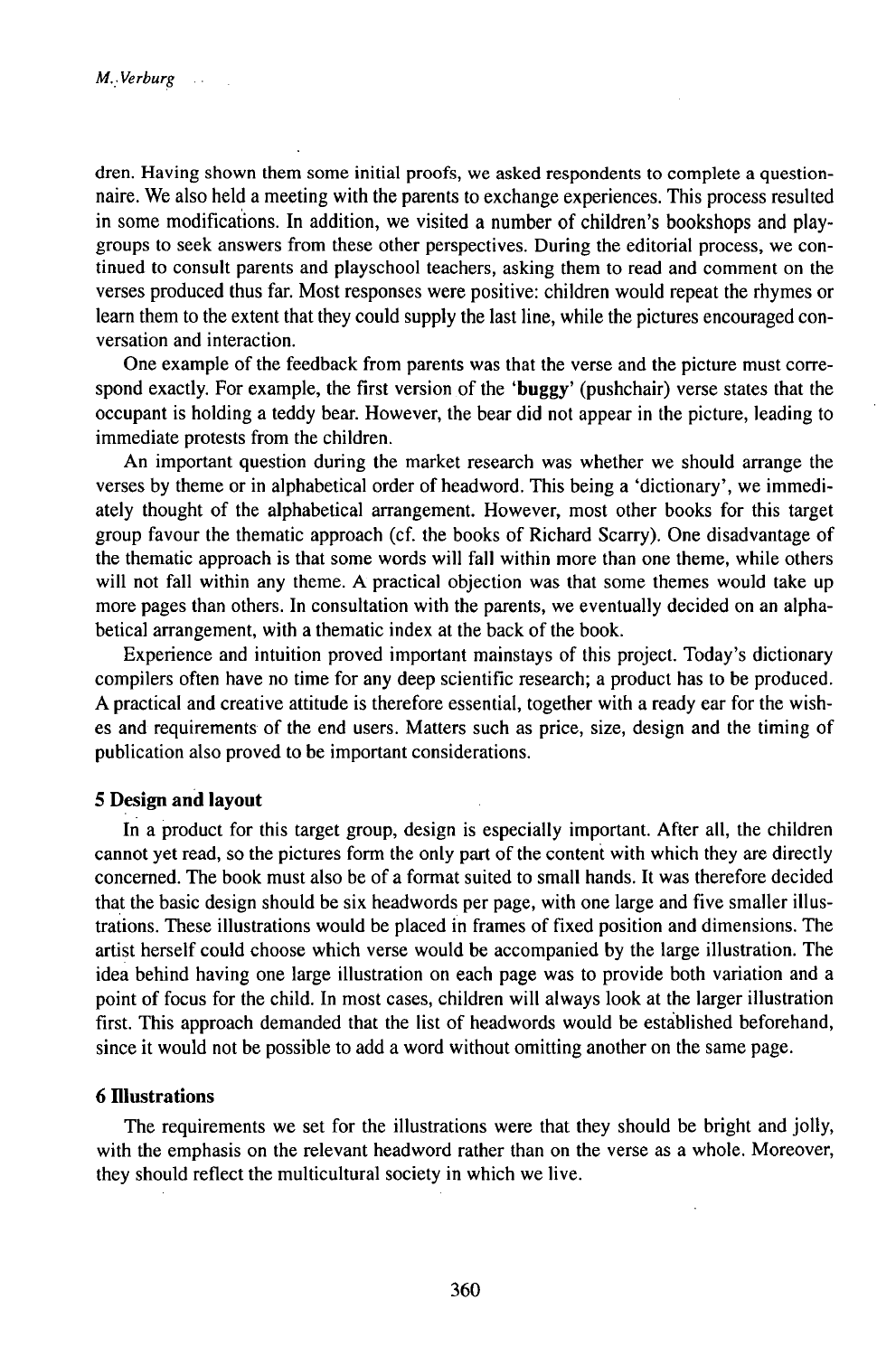#### **7 Production**

Following all the preparations, the final list of headwords was decided and the instructions defined more closely. The team could now begin work in earnest. The three authors met regularly to discuss their verses. It was the differences between us that made the work so interesting. Points of contention included:

• When is a verse metrical enough? The metre can vary between the verses, but we did not always agree on whether a particular verse 'ran' well.

• We had agreed that the verses should be written using the list of one thousand words, plus a few 'extra' words where necessary. This led to further discussion: when could a word which was not on the list be considered too difficult? Would a child be able to understand a difficult word from the context, or at the very least be able to ignore it? We later learned that this is indeed the case and that we may have been slightly too strict.

• Creativity played an important role, more so than when formulating a standard dictionary definition. What impression should we try to create; where should we include little jokes? This rendered the 'descriptive' process very personal. At first, we had difficulty accepting criticism of our own verses, but gradually we came to recognize the 'higher purpose'.

• We maintained regular contact with the artist. She sometimes had difficulty in matching picture to verse while also making the headword prominent. Sometimes the illustrations had to be amended, sometimes the text.

#### **8 Publication**

In May 2005, one year after we had commenced the project, 'My First Van Dale' appeared in the shops. Within five months, sales had exceeded 25,000 copies. The responses were  $-$  and remain  $-$  extremely positive.

It is interesting that the book has reached a much larger readership than the original target group of pre-school children. It has proven an excellent gift for new mothers: even young babies enjoy looking at the brightly coloured pictures and perhaps learn their first words. Toddlers enjoy having the verses read to them, while the book is also suitable for older children who are just starting to read, given the interesting pictures and the simple vocabulary of the verses. 'My First Van Dale' is also being used by those with dyslexia, physical and mental disabilities, the hearing-impaired, speech therapists, and foreigners wishing to learn Dutch.

Helpful advice for parents and playgroup leaders is included both in the book itself and on our website (www.vandale.nl). Tips include:

• Undertake related projects together, such as finding examples of the keywords you have just read: a car, a mug, red things (if you have just read 'red'), a monkey, a pair of trousers, etc.

• Ask questions such as 'Do you ever do this?' 'Do you enjoy it?' And if it is not a pleasant or sensible action, 'What would happen then?' 'Would you do that?'

#### **9 FolIow-up products**

In May, a CD which includes a number of the verses in the book set to music was released. There are now also German and Frisian translations, and there are many other ideas